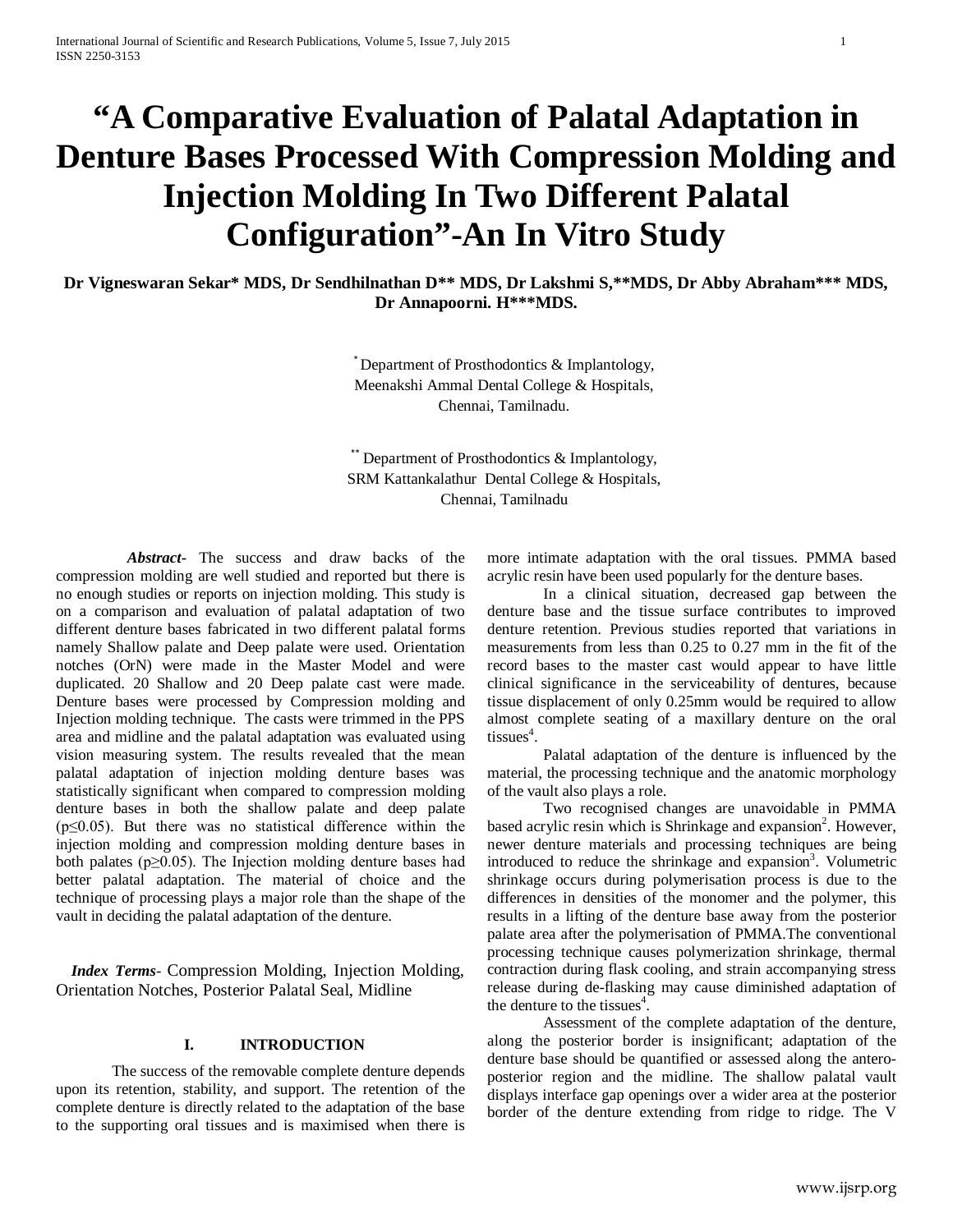shaped palatal forms usually seen in the deep vault have openings only in the midline.

The aim of the study was to compare the palatal adaptation of two different denture bases fabricated by compression molding and injection molding in two different palatal forms namely shallow and deep vault along the Midline, Posterior Palatal Area and the Entire arch.

# **I. Materials and Methods:**

The impression of the stone cast was made with irreversible hydrocolloid material (Zelgan Plus, DENTSPLY) and it was poured with base plate wax (Hindustan Modelling Wax, Hindustan Dental Products).

The waxed cast was processed with Heat cure acrylic resin- Pink (Acrylin-H, Asian Acrylates) according to the manufacturers recommendations. Two master casts made of PMMA acrylic resin, one with the Shallow vault and the other with Deep vault were obtained (Fig 1 & Fig 2).





Fig 1 Master model – Shallow palate Fig2 Master Model – Deep palate

'V' shaped orientation grooves were made on the Master Model for both the Shallow palate cast and Deep palate cast. The Orientation Notches (OrN) were marked on 5 specific points namely in the Left Vestibule (LV), Left Ridge (LR), middle of the Posterior Palatal Seal (MPPS), Right Ridge(RR), Right Vestibule (RV) with a indelgible marker along the posterior palatal seal area. Three specific points namely Labial Frenum (LF), Anterior Ridge (AR) and in Mid Palatine Raphe (MPR) were marked along the midline. The Orientation notches of 2 mm were drilled using a stable surveyor with a handpiece (Fig 3).



Fig 3 Drilling OrN in the cast

## II.A Fabrication of special tray:

A single base plate wax (Hindustan Modelling Wax, Hindustan Dental Products) was adapted all around the master model as a single wax spacer<sup>5</sup>. The wax in the area of the retaining grooves was removed to maintain the orientation of the cast after the fabrication of the special tray. After the making of the spacer, the self-cure resin (Pyrax Rapid Repair, PyraxPolymers) was mixed and well adapted over the cast along with the spacer with uniform thickness.

Five pillars were made on the tray to orient the cast parallel to the floor. The parallelism was achieved by placing tray along with the pillars and the cast in the hydraulic pressure machine before the resin in the pillars was completely polymerised. Pressure was applied until the cast was parallel to the floor. The whole assembly was maintained until the pillars were completely polymerised (Fig 4).



Fig 4 special tray with Pillars

#### II.B Impression Procedure:

The spacer was completely removed and one relief hole was given in the centre of the palate which was greater than 1.0 mm<sup>5</sup>. After the spacer was removed, tray adhesive (Ivoclar Vivadent) was applied and then impression material was loaded uniformly on to the special tray (Aquasil Ultra Monophase Fast Set, Smart Wetting® Impression Material) and then the cast was placed within the tray and taken to the hydraulic bench press where a pressure of 5 KgF $^6$  (72 psi) was applied and the pressure was maintained until the material was completely set (Fig 5). When the pressure was applied , the excess material flowed through the relief hole and the borders of the tray.



Fig 5. 72 psi pressure for impression making

#### II. C Pouring the cast:

20 casts were fabricated for both the shallow vault and deep vault palatal forms using dental stone (Gyproc, Prevest Dentpro Limted).

# II.D Grouping

They were subdivided into two Sub Groups namely A and B for both the group of 10 casts each for fabrication of denture bases by Compression Molding and Injection Molding. (Table 1)

| Group 1: Shallow Palate (S) | Group 2: Deep Palate (D) |
|-----------------------------|--------------------------|
| Total Cast: 20              | Total Cast: 20           |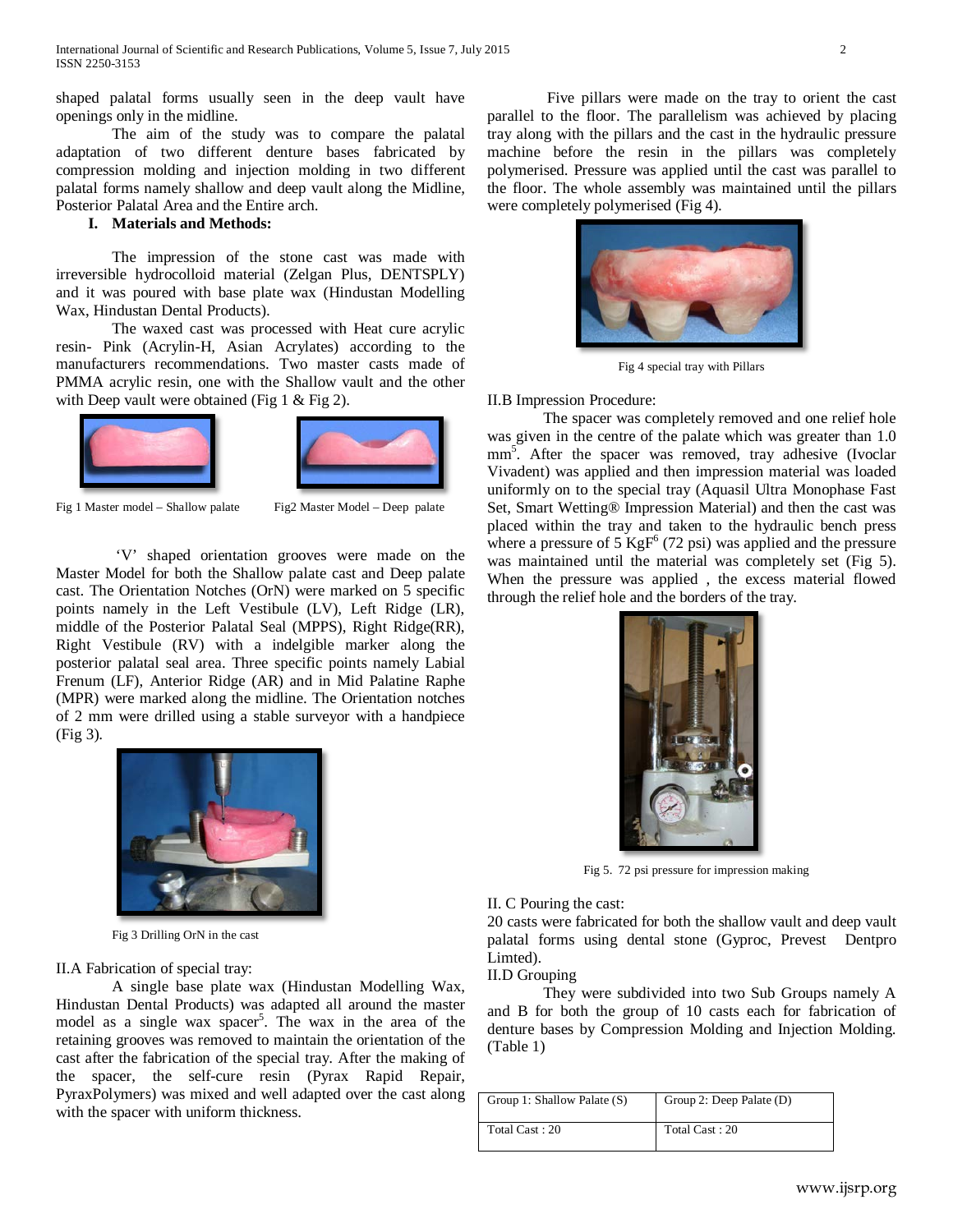| Sub Group A     | Sub Group B   | Sub Group A     | Sub Group B |  |  |
|-----------------|---------------|-----------------|-------------|--|--|
| (SC)            | (SI)          | (DC)            | (DI)        |  |  |
| 10<br>cast<br>÷ | 10<br>cast:   | 10<br>cast<br>÷ | 10<br>cast: |  |  |
| Compression     | Injection     | Compression     | Injection   |  |  |
| molding $(C)$   | molding $(I)$ | molding $(C)$   | moding(I)   |  |  |

Table 1: Grouping the casts

II.E Wax Up For Denture Base Fabrication:

A single shellac base plate (Rolex base plate, Ashoo Sons Company) was well adapted. The base plate was well fused to the cast with a thin roll of wax around the borders of the cast completely. The base was carefully removed and checked for its thickness with a Vernier calliper (Baker SD 10 Vernier Calliper). The thickness was evenly maintained within 3 mm (Fig 6) for all the 40 casts .



 Fig 6 Thickness is measured with caliper II. FProcessing

# II.F.1Compression Molding:

The denture bases were processed by Compression molding Technique using Heat cure denture base resin (Lucitone, DENTSPLY) in a thermal acryliser unit (Acryliser C-73, Confident Dental Equipments) . A bench press pressure of 3000 psi (Fig 7) was applied during the trial closure overnight.



Fig 7 Bench curing at 3000 psi in Bench press

The curing temperature of  $74^0$ celsius was maintained for 2 hour and  $100^{\circ}$ celsius was maintained for 1 hour<sup>1</sup>. II.F.2 Injection Molding:

The denture bases were processed using Hydraulic Bench Press and a pressure of 6 Pa (Fig 8) was maintained. The Heat cure resin (SR-IVOCAP, IVOCLAR VIVADENT) was injected through an injector at a constant pressure of 6 Pa. during the whole process. The curing temperature was maintained at 98 degree Celsius for 35 minutes.



Fig 8 Curing under constant pressure (6 pa)

II.G. Making of the matrix:

After the dentures were retrieved from the flask, the flash was trimmed off. The cast was covered with a cellaphon sheet and then held with the cast with the help of a rubber band and yellow type II dental stone (Gyproc, PrevestDentpro Limited) was poured to form a matrix over the denture base (Fig 9). Matrix helped in preventing the dislodgement of the denture base from the cast during the trimming and measurement<sup>6</sup>.



Fig 9 Matrix in cross section

## II.H. Trimming the Cast:

After the matrix was set, the cast was trimmed of up to the OrN in the cast were visible along the posterior palatal seal area (Fig 10 & 11). The readings were taken along the PPS area for palatal opening, after which the cast were trimmed along the sides to see the OrN along the midline (Fig 12 & 13) to study for the palatal opening.



Fig 10 Trimming of cast to see OrN in Shallow palate



Fig 11 Trimming of cast to see OrN in Deep palate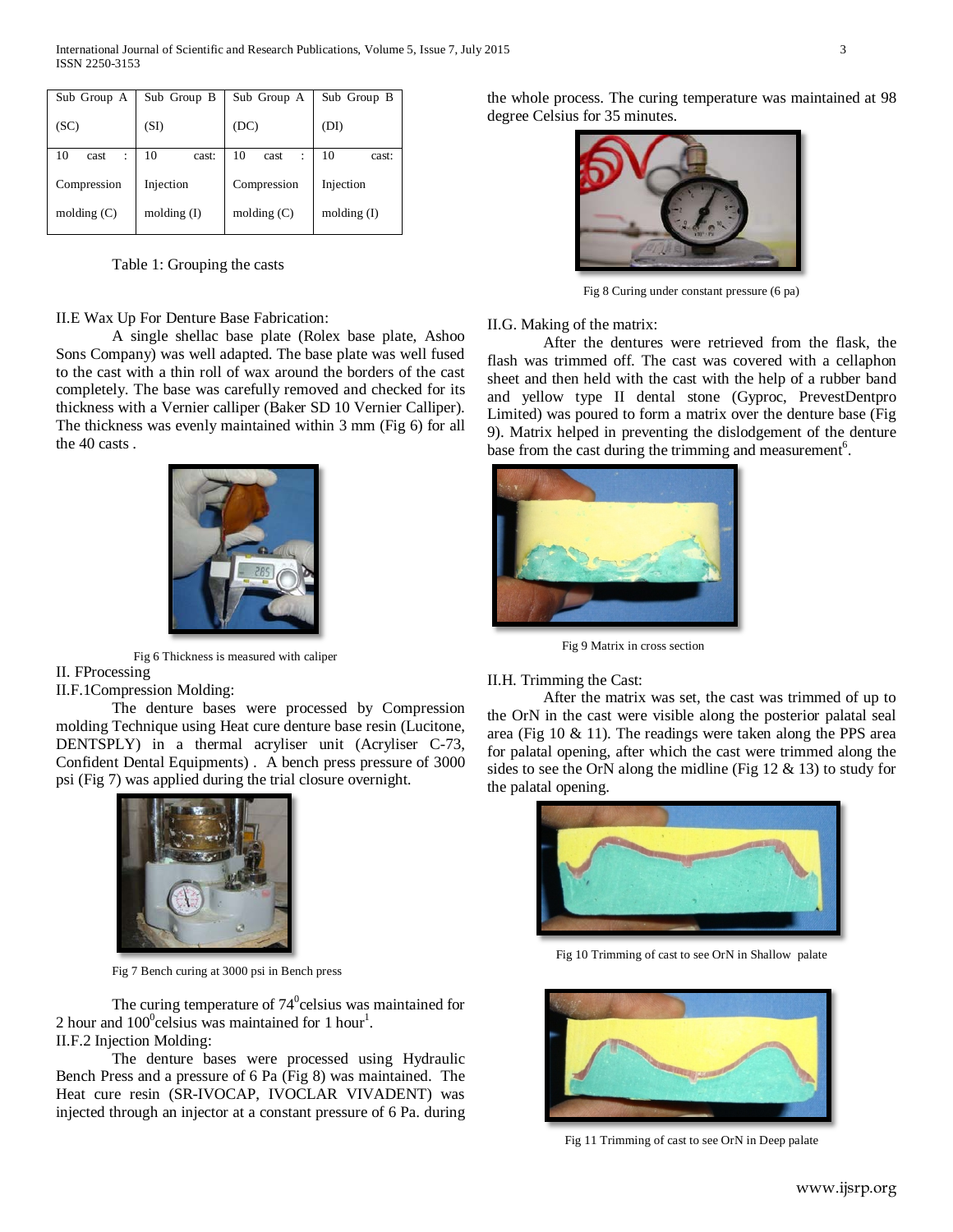

Fig 12 OrN along the Midline for Shallow palate



Fig 13 OrN along the midline for Deep palate II.I Data Collection:

Vision Measuring System (VMS) were used for recording the width of palatal opening. The VMS had an optical scanner which measured at 5x optical zoom. The readings were processed with the help of software (Msu25D Vision Measuring Software, 3 axis, Version 75.0 k) and produced on the computer screen (Fig 14 & 15).

| Mau 250 3-Axis Version 73.010G                                                                            | Claix                                                                     |
|-----------------------------------------------------------------------------------------------------------|---------------------------------------------------------------------------|
| Ingitiated Elevent & Continuition & Copy Handle D. Systemate E. Graph Proce G. Hitels                     |                                                                           |
| 9520434052213400                                                                                          |                                                                           |
|                                                                                                           |                                                                           |
|                                                                                                           |                                                                           |
|                                                                                                           |                                                                           |
|                                                                                                           |                                                                           |
|                                                                                                           | 15.29700                                                                  |
|                                                                                                           | <b>4</b> 270.00.00                                                        |
|                                                                                                           |                                                                           |
|                                                                                                           |                                                                           |
|                                                                                                           |                                                                           |
|                                                                                                           |                                                                           |
|                                                                                                           |                                                                           |
|                                                                                                           |                                                                           |
|                                                                                                           | <b>NUM</b><br>LM(Pro)                                                     |
|                                                                                                           |                                                                           |
| ×                                                                                                         |                                                                           |
| No. 2 LN-(Proj)<br>Tool1   Tool2<br>P1<br>$p_2$<br>C Angle = 270.00.00                                    | Est<br>Input<br>Recalt<br>El Cancel<br>Married                            |
| W Angle = 89.59.59                                                                                        | 6.897<br>$\sigma$ and                                                     |
| $\mathbb{C}$<br>H<br>L Length = 20.85700<br>S Length = 23.64701                                           | $-20.85700$<br>ΙXΙ<br>$F$ RAZ<br><b>C</b> anch                            |
| F Strohns = 0.00000<br>團<br>靈<br>Cal<br>Free Focus PTs                                                    | $-11.37500$<br>Y                                                          |
| P Parallel= 0.23200<br>V Squareness= 0.00000                                                              | <b>FDMS</b><br>G MCS<br>16.89400<br>z<br><b>C</b> Degrive<br><b>C WCS</b> |
| LC Dise 15 39700                                                                                          |                                                                           |
|                                                                                                           |                                                                           |
| Ref PL<br>$X - Y$<br>TOL<br>OFF<br>asu No<br>$\overline{\mathbf{3}}$<br><b>RUN</b><br>Single<br>1x<br>Mag | <b>Cross</b><br>Sel                                                       |
| start<br>O MUZIO SAIN VIEW.                                                                               | ■通过每一次以<br><b>RE 27</b>                                                   |

Fig 14 Processed image on the Screen for Compression molding denture base



Fig 15 Processed image on the screen for Injection molding denture base

The results were subjected to statistical analysis with Independent Students't' test. Significance value (p) was found out using the Test of Significance.

# **III. RESULTS:**

The results were tabulated in different tables for the PPS area, midline area and combined PPS and midline.

Between the groups of compression molding and injection molding in shallow and deep palate:

Along the posterior palatal seal:

- (i) The mean palatal adaptation in shallow palate between compression molding and injection molding showed a high statistical significance. (Tables II).
- (ii) The mean palatal adaptation in deep palate between compression molding and injection molding showed a high statistical significance. (Tables III).

|            |                                         |                                             |    |            | Integrated Europes, Inc. |                     |                         |                |                                                                  |                |  |
|------------|-----------------------------------------|---------------------------------------------|----|------------|--------------------------|---------------------|-------------------------|----------------|------------------------------------------------------------------|----------------|--|
|            |                                         | Leverin Test for<br><b>Booth of Veteran</b> |    |            |                          |                     | Had by Egypthy of Marco |                |                                                                  |                |  |
|            |                                         |                                             |    |            |                          |                     |                         | <b>Billy</b>   | <b>STL Carl Arms</b><br><b>Internal of the</b><br><b>Ciferra</b> |                |  |
|            |                                         | ٠                                           | 1b |            | ٠                        | <b>The District</b> | <b>Ciferra</b>          | <b>Ciferra</b> | <b>SAFE</b>                                                      |                |  |
| <b>THE</b> | <b>Book reference</b><br><b>BALLAST</b> | 133                                         |    | <b>art</b> |                          |                     | $-4000$                 | 2000           | 4022                                                             | <b>CONTROL</b> |  |
|            | <b>Isabelesse</b><br><b>STARTING</b>    |                                             |    | <b>art</b> | w                        |                     | 4000                    | 2002           | m                                                                | ▬              |  |

Table II: Test of significance for palatal adaptation along the PPS in shallow palate for compression molding and injection molding denture bases.

|            |                               |                                            |                              |        | Independent Samples Test |              |            |                 |                                                 |          |
|------------|-------------------------------|--------------------------------------------|------------------------------|--------|--------------------------|--------------|------------|-----------------|-------------------------------------------------|----------|
|            |                               | Levene's Test for<br>Equality of Variances | t-test for Equality of Maans |        |                          |              |            |                 |                                                 |          |
|            |                               |                                            |                              |        |                          |              | Man        | <b>Sd Front</b> | 98% Confidence<br>Interval of the<br>Difference |          |
|            |                               | F                                          | Sq.                          |        | đ                        | Sq. (2taied) | Difference | Difference      | Lover                                           | Upper    |
| <b>PPS</b> | Equal variances<br>assumed    | 13.054                                     | .com                         | 15.388 | 18                       | m            | 18482m     | 012008          | 159963                                          | .2100537 |
|            | Equal variances<br>nd assumed |                                            |                              | 15.398 | 9.833                    | .000         | .1848200   | .0120108        | .157968                                         | .2116432 |

Table III: Test of significance for palatal adaptation along the PPS in deep palate for compression molding and injection molding denture bases

Along the midline: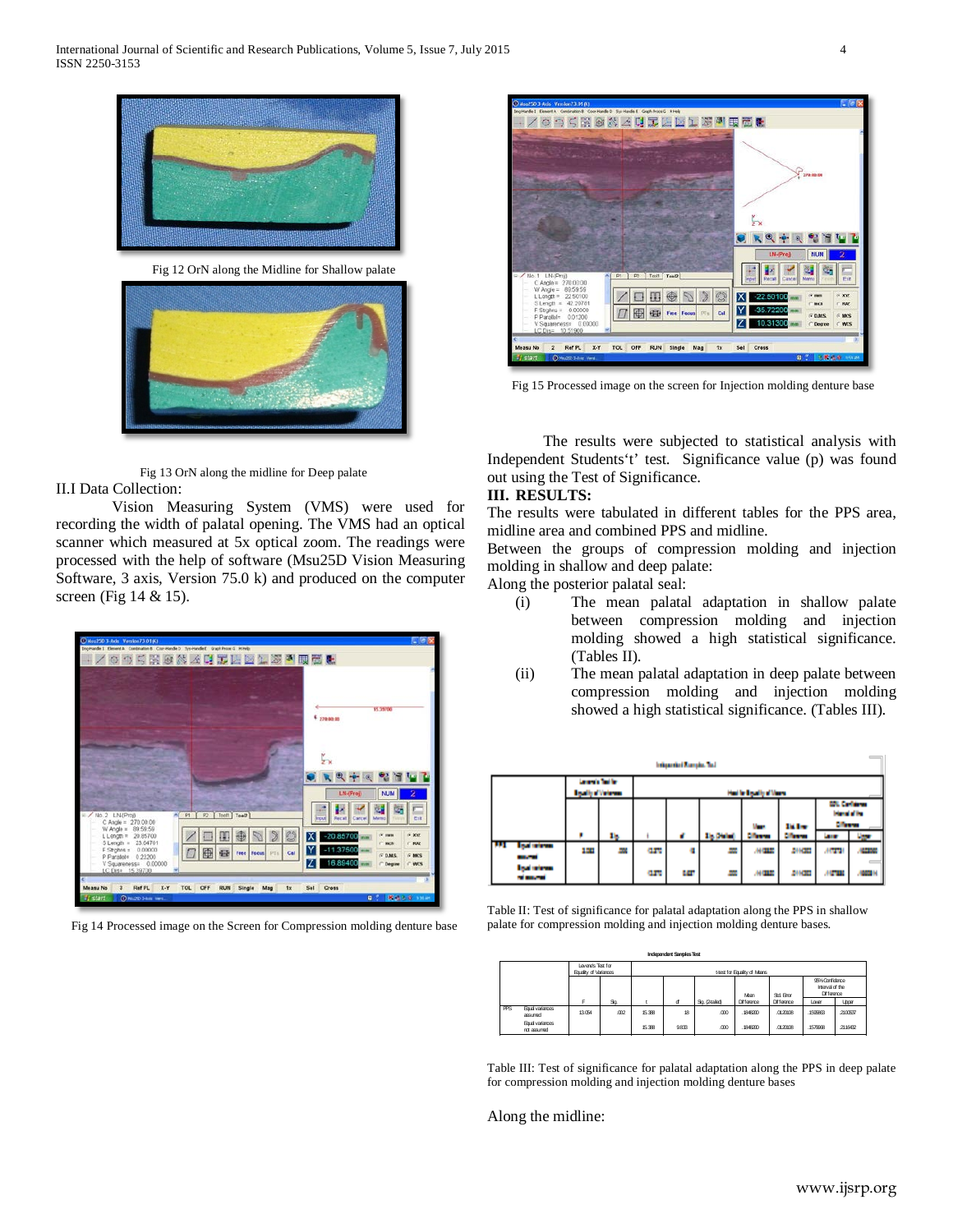- (i) The mean palatal adaptation in shallow palate between compression molding and injection molding showed a high statistical significance. (Tables IV).
- (ii) The mean palatal adaptation in deep palate between compression molding and injection molding

|            |                                |        | Levene's Test for<br>Equality of Variances |       | t-test for Equality of Means |                 |                     |                   |         |                                                 |
|------------|--------------------------------|--------|--------------------------------------------|-------|------------------------------|-----------------|---------------------|-------------------|---------|-------------------------------------------------|
|            |                                |        |                                            |       |                              |                 | Mean                | <b>Std Error</b>  |         | 95% Confidence<br>Interval of the<br>Difference |
|            |                                |        | <b>Sig</b>                                 |       | đ                            | Sig. (2-tailed) | Difference          | <b>Difference</b> | Lower   | Upper                                           |
| <b>MID</b> | Equal variances<br>assumed     | 3.030  | .099                                       | 12927 | 18                           | .000            | 1335600             | 0103316           | 1118542 | 1552658                                         |
|            | Equal variances<br>not assumed |        |                                            | 12927 | 9.581                        | .000            | 1335600             | 0103316           | 1104026 | 1567174                                         |
|            |                                | chowad | ച                                          | etoti | ct1CO                        |                 | <u>cianiticance</u> |                   | l'ablac |                                                 |

Independent Samples Test

showed a high statistical significance. (Tables V).

Table IV: Test of significance for palatal adaptation along the MIDLINE in shallow palate for compression molding and injection molding denture bases

|     |                                  |       |                                             |        | <b>Independent Samples Test</b> |                |                               |                   |                                                 |           |
|-----|----------------------------------|-------|---------------------------------------------|--------|---------------------------------|----------------|-------------------------------|-------------------|-------------------------------------------------|-----------|
|     |                                  |       | Leven es T est for<br>Equality of Variances |        |                                 |                | t-that for Equality of Melans |                   |                                                 |           |
|     |                                  |       |                                             |        |                                 |                | Mean                          | Std. Emor         | 95% Confidence<br>Interval of the<br>Difference |           |
|     |                                  | F     | Sig.                                        | ٠      | ď                               | Sig. (2-taled) | Difference                    | <b>Difference</b> | Lower                                           | Upper     |
| MID | E qual v arian ces<br>assumed    | 9,298 | .007                                        | 15,018 | 18                              | .000           | 17853625                      | 01188789          | 1535 6072                                       | 2035 1178 |
|     | E qual varian ces<br>not assumed |       |                                             | 15.018 | 10.719                          | .000           | 1785 3625                     | 01188789          | 15228715                                        | 2047 8535 |

Table V: Test of significance for palatal adaptation along the MIDLINE in deep palate for compression molding and injection molding denture bases

Entire arch:

- (i) The mean palatal adaptation in shallow palate between compression molding and injection molding showed a high statistical significance. (Tables VI).
- (ii) The mean palatal adaptation in deep palate between compression molding and injection molding showed a high statistical significance. (Tables VII).

|                           |                                |                                            |      |                                                                                    | <b>Independent Samples Test</b> |               |                              |                   |          |              |
|---------------------------|--------------------------------|--------------------------------------------|------|------------------------------------------------------------------------------------|---------------------------------|---------------|------------------------------|-------------------|----------|--------------|
|                           |                                | Levene's Test for<br>Equality of Variances |      |                                                                                    |                                 |               | t-test for Equality of Maans |                   |          |              |
|                           |                                |                                            |      | 96% Confidence<br>Interval of the<br><b>Difference</b><br><b>Std. Error</b><br>Man |                                 |               |                              |                   |          |              |
|                           |                                | F                                          | Sq   |                                                                                    | ď                               | Sq. (2tailed) | <b>Difference</b>            | <b>Difference</b> | Lover    | <b>Upper</b> |
| $\overline{\text{SC-ST}}$ | Equal variances<br>assumed     | 9645                                       | .006 | 8917                                                                               | 18                              | .000          | 15237500                     | .0170881          | 1160774  | .18827726    |
|                           | Equal variances<br>not assumed |                                            |      | 8917                                                                               | 9228                            | .000          | 15237500                     | .0170881          | .1136262 | .19088738    |
|                           |                                |                                            |      |                                                                                    |                                 |               |                              |                   |          |              |

Table VI: Test of significance for mean palatal adaptation in shallow palate for compression molding and injection molding denture bases throughout the arch

|           |                                                              |                       |                   |                  | Independent Samples Test |                   |                                     |                                 |                                                          |                  |
|-----------|--------------------------------------------------------------|-----------------------|-------------------|------------------|--------------------------|-------------------|-------------------------------------|---------------------------------|----------------------------------------------------------|------------------|
|           |                                                              | Equality of Variances | Levene's Test for |                  |                          |                   | <b>t-test for Equality of Means</b> |                                 |                                                          |                  |
|           |                                                              |                       | Sig               |                  |                          | Sig. (2-tated)    | Mean<br><b>Difference</b>           | Std. Error<br><b>Difference</b> | 95% Confidence<br>Interval of the<br>Difference<br>Lower | Upper            |
| $DC - DI$ | Equal variances<br>assumed<br>Equal variances<br>not assumed | 13.994                | 001               | 15,681<br>15,681 | 18<br>9.615              | 000<br><b>COD</b> | 18065875<br>18065875                | 01152068<br>01152068            | -------<br>*******                                       | ------<br>------ |

Table VII: Test of significance for mean palatal adaptation in deep palate for compression molding and injection molding denture bases throughout the arch

Results within the groups:

(i) The mean palatal adaptation between shallow and deep palate throughout the arch in compression molding showed no statistical significance. (Tables VIII).

(ii) The mean palatal adaptation between shallow and deep palate throughout the arch in impression molding showed no statistical significance. (Tables IX).

|         |                                |                                            |     |          | <b>Independent Samples Test</b> |               |                              |                   |                                                        |           |
|---------|--------------------------------|--------------------------------------------|-----|----------|---------------------------------|---------------|------------------------------|-------------------|--------------------------------------------------------|-----------|
|         |                                | Levene's Test for<br>Equality of Variances |     |          |                                 |               | t-test for Equality of Maans |                   |                                                        |           |
|         |                                |                                            |     |          |                                 |               | Man                          | <b>Std Error</b>  | 96% Confidence<br>Interval of the<br><b>Difference</b> |           |
|         |                                | F                                          | Sq. |          | ď                               | Sq. (2tailed) | Difference                   | <b>Difference</b> | Lover                                                  | Upper     |
| $SC-DC$ | Equal variances<br>assumed     | .702                                       | 413 | $-1.591$ | 18                              | .129          | $-03247500$                  | 02041346          | $-075362$                                              | .01041209 |
|         | Equal variances<br>not assumed |                                            |     | $-1.591$ | 15,696                          | .132          | $-0347500$                   | 0201316           | $-075820$                                              | .01087001 |

Table VIII: Test of significance for a compression molding denture base in shallow and deep palate

|           |                               |                       |                   |          | Independent Samples Test     |                 |            |                   |                                      |                |
|-----------|-------------------------------|-----------------------|-------------------|----------|------------------------------|-----------------|------------|-------------------|--------------------------------------|----------------|
|           |                               | Equality of Variances | Levene's Test for |          | 1-test for Equality of Means |                 |            |                   |                                      |                |
|           |                               |                       |                   |          |                              |                 | Mean       | Std. Frron        | interval of the<br><b>Difference</b> | 95% Confidence |
|           |                               | F                     | Sig.              |          | ď                            | Sig. (2-tailed) | Difference | <b>Difference</b> | Lower                                | Upp er         |
| $SI - DI$ | Equal variances<br>assumed    | 000                   | .999              | $-1.478$ | 18                           | .157            | $-0041912$ | 0028362           | $-0101499$                           | 0017674        |
|           | Equal variances<br>nd assumed |                       |                   | $-1.478$ | 17.852                       | 157             | $-0041912$ | 0028362           | $-0101535$                           | 0017710        |

Table IX: Test of significance for an injection molding denture base in shallow and deep palate

### **IV. DISCUSSION**

The current study compared the palatal adaptation between shallow and deep. Earlier studies suggested a statistical difference in palatal adaptation in dentures between the shallow palate and deep palate where the adaptation for the deep palate is significantly more than the shallow palate<sup>7</sup>.

The results of one study showed that palatal adaptation along the posterior palatal seal and midline was of high statistical difference. The mean palatal adaptation for Injection molding denture base was statistically higher, when compared to the compression molding denture base<sup>8</sup>. Two main reasons were the Pressure and in Injection molding technique the resin was pushed through the flask continuously for the complete polymerization cycle.

In Compression molding technique after the material was packed in the flask, the flask was placed under the bench press overnight at 3000 psi. After the flask was retrieved from the bench press, transferred to the clamp, where the amount of pressure built up within the flask in the clamp was unknown. But in Injection molding the material slowly pushed in to the flask at constant pressure (6 Pa) until the polymerization was completed. Difference in this pressure increased the palatal adaptation between the two denture bases.

In Compression molding technique the material was packed within the flask and then the pressure was applied hence when there is polymerization shrinkage there was no excess unpolymerised material to compensate for the shrinkage. In Injection molding technique first the flask was held at a pressure and later the material was injected slowly into the flask at a constant pressure until the polymerization was completed. This slow injection of material at a constant pressure helped to compensate for the shrinkage of the material which has already happened.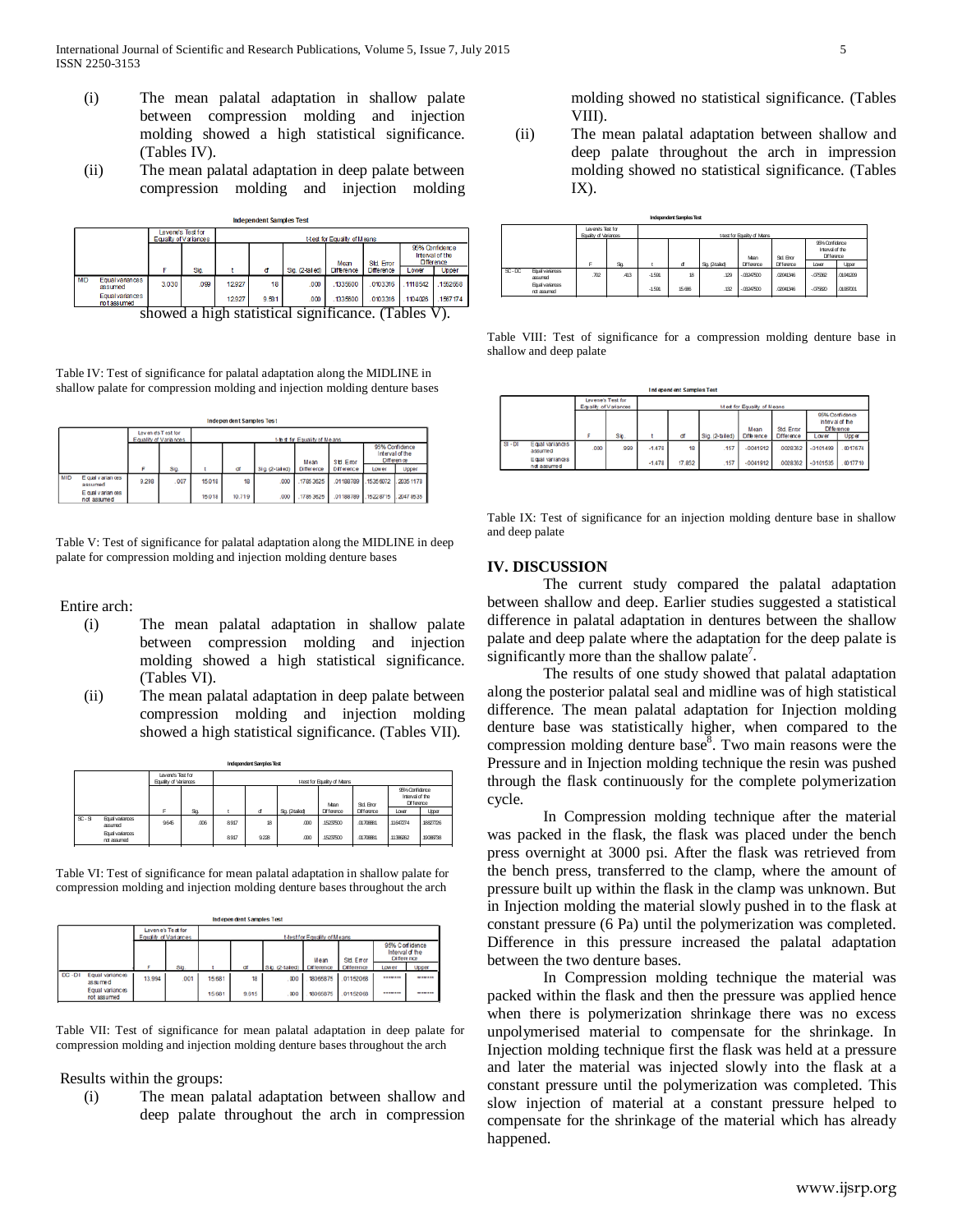The results of this study differed to results of previous studies<sup>9, 10, 11, and 12</sup>

Turck reported that there was no statistical difference in adaptation between compression molding, microwave and light activated techniques<sup>13</sup>.

Previous studies have reported that there was difference in adaptation in a compression molding denture in shallow palate and deep palate, in which the adaptation was better in deep palate compared to the shallow palate. The palatal adaptation between the compression molding and injection molding dentures in a shallow palate and deep palate along the PPS and midline, the results observed to be higher with no statistical difference. The adaptation of a compression molding denture was better in shallow palate than the deep palate but was not statistically significant. There was no difference in adaptation between the injection molding denture bases in shallow and deep palate because of the continuous application of pressure.

In compression molding, in deep palate when pressure was applied, the excess pressure tends to escape along when pressure was stopped, whereas in shallow palate since there was no deep undercut (steep palate) the pressure tends to escape all throughout the palate.

Comparing the adaptation of the denture bases in shallow and deep palate between the compression molding and injection molding the results were highly statistically significant. However there was no statistical significant difference in adaptation in shallow or deep palates in both compression and injection molding technique.

McCartney reported that additional distortion of the denture base and associated effects on the occlusion stabilize within 24 hours after removal of the denture from the master cast. Beyond this time there will be further distortion caused by water sorption and continued stress release, but it is of a statistically insignificant magnitude and does not warrant delay in delivery of the denture $^{14}$ .

This difference in adaptation is not attributed to the material composition between these two materials used in different fabrication technique<sup>15</sup>. O'toole studied whether the processing technique of acrylic resins affected their dimensional stability. Several curing methods were suggested to improve the quality of acrylic resin restoration. The methods include (1) bench curing (2) curing under a Coat of petroleum jelly, (3) curing in a monomer atmosphere and (4) curing under pressure in air and/ or under water<sup>16</sup>. But he found out that there was no difference after using all these methods.

Gap formation between the denture base and cast are generally attributed to polymerization shrinkage of the resin material and a tendency of cooling shrinkage toward the central area of the denture base, as well as to subsequent distortion caused by confinement of the surface topography of the alveolar ridge. Hence the greatest gap was always seen in the centre of the PPS area or the Vestibule area<sup>17</sup>. These findings are also predictable with the results reported by Consani et  $al^{18}$ , who compared the posterior border gap of the denture base-cast sets sectioned transversally at each area of the canine, molar and posterior ends.

Latta in his study has reported that there was shrinkage in compression molding dentures before and after polymerization<sup>19</sup>. Lee in his study examined the adaptation accuracy of acrylic denture base processed using fluid-resin (PERform), injection-moldings (SRIvocap, Success, Mak Press), and two compression-molding techniques. The PERform and Mak Press produced significantly smaller maximum palatal gap dimensions than the other groups  $(p<0.05)^{20}$ .

## **CONCLUSION:**

Injection molding is better compared to compression molding and the following conclusion can be derived.

- 1. In both the Palatal forms the Palatal adaptation of the Injection molding denture bases is much better compared to the Conventional Compression molding denture bases.
- 2. Individually both Injection molding and Compression molding performs in the same way in both the Shallow palate and Deep palate.
- 3. The Material of choice and the technique of fabrication play a bigger role than the shape of the vault in deciding the palatal adaptation of the denture.

### Acknowledgements:

I would like to acknowledge Dr Ranzani Rajasekar for help and support to conduct my study.

#### References:

1. **Anusavice** KJ Phillips 10th edition.

- 2. **[Wong DM,](http://www.ncbi.nlm.nih.gov/pubmed/?term=Wong%20DM%5BAuthor%5D&cauthor=true&cauthor_uid=10050118) [Cheng LY,](http://www.ncbi.nlm.nih.gov/pubmed/?term=Cheng%20LY%5BAuthor%5D&cauthor=true&cauthor_uid=10050118) [Chow TW,](http://www.ncbi.nlm.nih.gov/pubmed/?term=Chow%20TW%5BAuthor%5D&cauthor=true&cauthor_uid=10050118) [Clark RK](http://www.ncbi.nlm.nih.gov/pubmed/?term=Clark%20RK%5BAuthor%5D&cauthor=true&cauthor_uid=10050118)**. Effect of processing method on the dimensional accuracy and water sorption of acrylic resin dentures. J Prosthet Dent. 1999; 81: 300-304
- 3. **McCord JF.** Contemporary techniques for denture fabrication. J Prosthodont 2009; 18: 106-111.
- 4. **Consani RL, Domitti SS, Consani S.** Effect of a new tension system, used in acrylic resin flasking, on the dimensional stability of denture bases. J Prosthet Dent. 2002; 88:285-289.
- 5. **Osamu Komiyama, Saeki, Kawar, Kobayashi, Otake.** Effects of relief space holes on pressure characteristics of maxillary edentulous impressions. J Prosthet Dent 2004; 91: 570-576.
- 6. **Frank RP.** Analysis of pressures produced during maxillary edentulous impression procedures. J Prosthet Dent 1969; 22:400-413.
- 7. **Laughlin.** A comparison of palatal adaptation in acrylic resin denture bases using conventional and anchored polymerization techniques. J Prosthodont 2001; 10: 204-211.
- 8. **Teraoka, Takahashi.** Controlled Polymerization System for fabricating precise dentures. J Prosthet Dent 2000; 83: 514-20.
- 9. **Baemmert RJ, Lang BR, Barco MT, Jr., Billy EJ.** Effects of denture teeth on the dimensional accuracy of acrylic resin denture bases. Int J Prosthodont 1990; 3: 528-537.
- 10. **Johnson DL, Duncanson MG Jr.** The plastic postpalatal denture seal. Quintessence Int 1987; 18: 457-462.
- 11. **Jackson AD, Grisius RJ, Fenster RK, Lang BR.** Dimensional accuracy of two denture base processing methods. Int J Prosthodont 1989; 2: 421-428.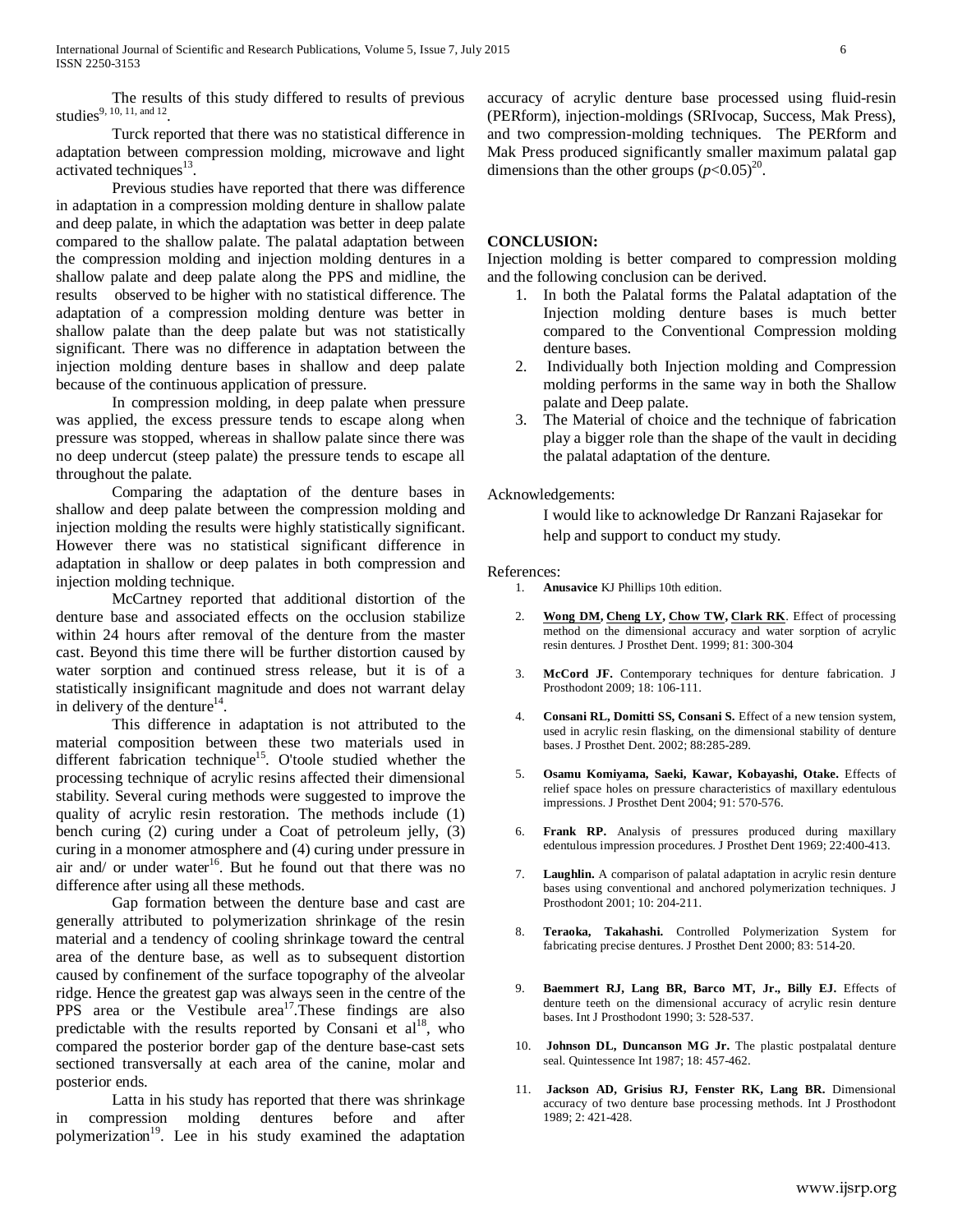- 12. **Freeman Hardy.** Comparison of fluid resin and compression molding methods in processing dimensional changes. J Prosthet Dent 1978; 39:375-377.
- 13. **Turck, Lang, Wilcox, Meiers.** Direct measurement of Dimensional accuracy with three denture Processing Techniques. Int J Prosthodont 1992; 5: 367-372.
- 14. **John .W.McCartney.** Flange adaptation discrepancy, palatal base distortion, and induced malocclusion caused by processing acrylic resin maxillary complete dentures. J Prosthet Dent 1984; 52: 545-553.
- 15. **Eystein Ruyter.** Flexural properties of denture base polymers. J Prosthet Dent 1980; 43: 95-103.
- 16. **O'Toole TJ, Furnish GM, von Fraunhofer JA.** Linear distortion of acrylic resins. J Prosthet Dent. 1985; 53: 53-55.
- 17. **Takamata T, Setcos JC** Resin denture bases: review of accuracy and methods of polymerization. Int J Prosthodont. 1989; 2:555-62.
- 18. **Consani, Mesquita, Nobilo, Henriques.** Influence of simulated microwave disinfection on complete denture base adaptation using different flask closure methods. J Prosthet Dent 2007; 97: 173-8.
- 19. **G.H.Latta, Jr., W.F.Bowles, and J.E.Conkin.** Three dimensional Stability of new denture base resin systems. J Prosthet Dent 1990; 63: 654-661.
- 20. **Chung-Jae LEE, Sung-Bem BOK, Ji-Young BAE and Hae-Hyoung LEE.** Comparative adaptation accuracy of acrylic denture bases evaluated by two different methods. Dental Materials Journal 2010; 29 : 411–417.

# Dr Annapoorni H. Professor & Head, Department of Prosthodontics & Implantology, Meenakshi Ammal Dental College & Hospitals,

**Correspondence Author** – Dr Vigneswaran Sekar. Senior Lecturer, Department of Prosthodontics & Implantology, Meenakshi Ammal Dental College & Hospitals, Chennai, Tamilnadu. Email id[: dentistvignesh@gmail.com](mailto:dentistvignesh@gmail.com) Phone no: +919841281010

### **AUTHORS**

| First Author - Dr Vigneswaran Sekar          |
|----------------------------------------------|
| Senior Lecturer,                             |
| Department of Prosthodontics & Implantology, |
| Meenakshi Ammal Dental College & Hospitals,  |
| Chennai, Tamilnadu.                          |
| <b>Second Author</b> – Dr Sendhilnathan D.   |
| Professor,                                   |
| Department of Prosthodontics & Implantology, |
| SRM Kattankalathur Dental College            |
| Chennai, Tamilnadu                           |
| <b>Third Author -</b> Dr Lakshmi S.          |
| Professor,                                   |
| Department of Prosthodontics & Implantology, |
| Meenakshi Ammal Dental College & Hospitals,  |
| Dr Abby Abraham.                             |
| Reader.                                      |
| Department of Prosthodontics & Implantology, |
| Meenakshi Ammal Dental College & Hospitals,  |
|                                              |